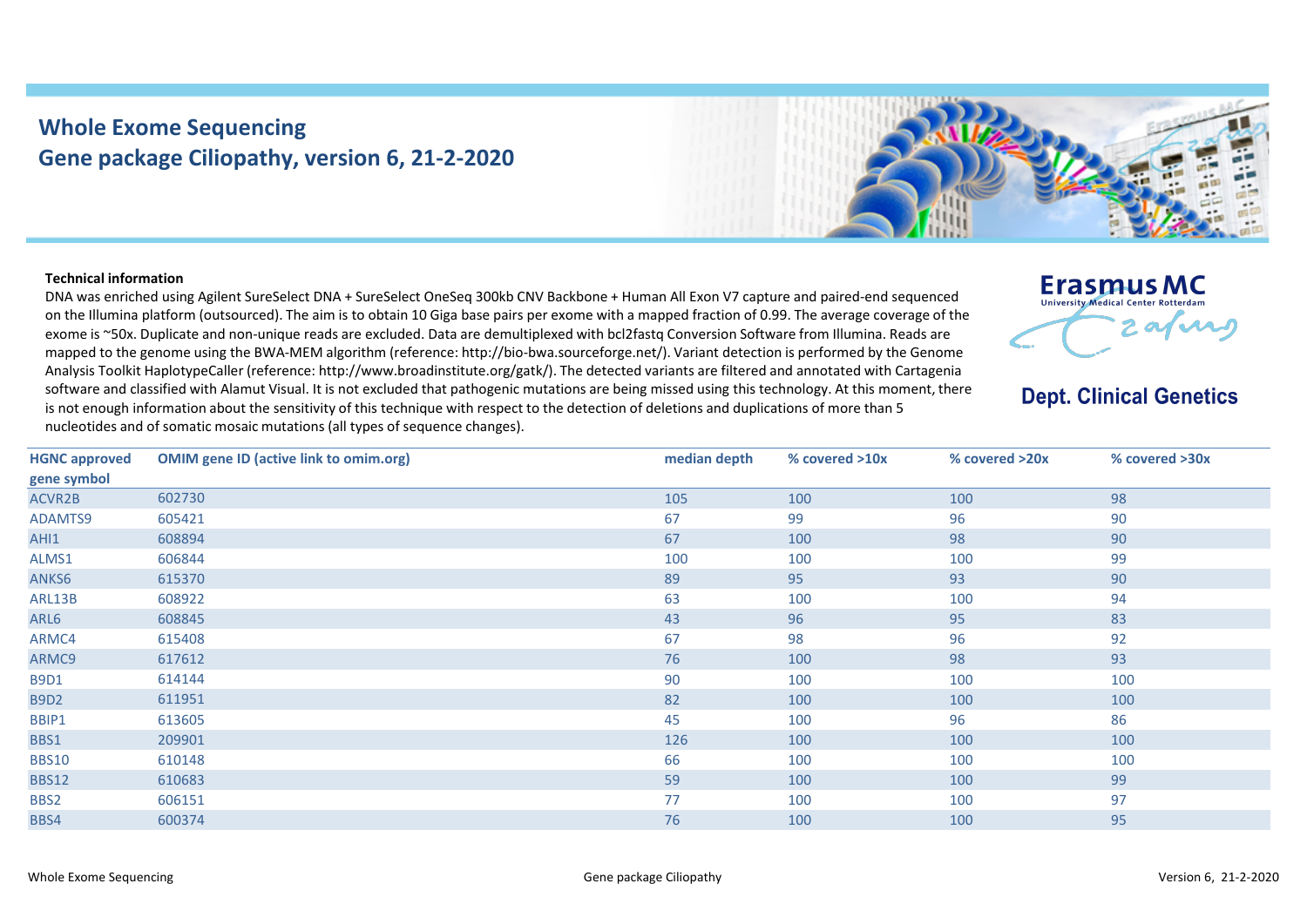| <b>HGNC approved</b>                       | <b>OMIM gene ID (active link to omim.org)</b> | median depth | % covered >10x | % covered >20x | % covered >30x |
|--------------------------------------------|-----------------------------------------------|--------------|----------------|----------------|----------------|
| gene symbol                                |                                               |              |                |                |                |
| BBS5                                       | 603650                                        | 65           | 100            | 98             | 89             |
| BBS7                                       | 607590                                        | 64           | 100            | 99             | 95             |
| BBS9                                       | 607968                                        | 59           | 96             | 95             | 90             |
| C <sub>2</sub> C <sub>D</sub> <sub>3</sub> | 615944                                        | 80           | 100            | 100            | 99             |
| C8orf37                                    | 614477                                        | 78           | 100            | 100            | 96             |
| CC2D2A                                     | 612013                                        | 66           | 100            | 100            | 95             |
| <b>CCDC103</b>                             | 614677                                        | 83           | 100            | 100            | 100            |
| <b>CCDC114</b>                             | 615038                                        | 125          | 100            | 100            | 100            |
| CCDC151                                    | 615956                                        | 104          | 100            | 100            | 100            |
| CCDC28B                                    | 610162                                        | 83           | 100            | 100            | 100            |
| CCDC39                                     | 613798                                        | 80           | 100            | 99             | 94             |
| CCDC40                                     | 613799                                        | 100          | 100            | 100            | 100            |
| CCDC65                                     | 611088                                        | 57           | 100            | 100            | 94             |
| <b>CCNO</b>                                | 607752                                        | 113          | 100            | 100            | 100            |
| <b>CENPF</b>                               | 600236                                        | $70\,$       | 100            | 99             | 95             |
| <b>CEP104</b>                              | 616690                                        | $71$         | 100            | 98             | 93             |
| <b>CEP120</b>                              | 613446                                        | 75           | 100            | 100            | 96             |
| <b>CEP164</b>                              | 614848                                        | 93           | 100            | 100            | 98             |
| <b>CEP290</b>                              | 610142                                        | 71           | 100            | 98             | 89             |
| <b>CEP41</b>                               | 610523                                        | 69           | 100            | 100            | 94             |
| CEP55                                      | 610000                                        | 71           | 100            | 100            | 97             |
| <b>CEP83</b>                               | 615847                                        | 60           | 100            | 96             | 81             |
| <b>CFAP298</b>                             | 615494                                        | 75           | 100            | 100            | 96             |
| <b>CFAP300</b>                             | 618058                                        | 53           | 100            | 98             | 87             |
| <b>CFAP410</b>                             | 603191                                        | 141          | 100            | 100            | 100            |
| CFAP53                                     | 614759                                        | 98           | 100            | 100            | 98             |
| CFC1                                       | 605194                                        | 70           | 41             | 34             | 28             |
| CPLANE1                                    | 614571                                        | $71$         | 100            | 99             | 95             |
| CSPP1                                      | 611654                                        | 83           | 100            | 100            | 97             |
| DCDC2                                      | 605755                                        | 96           | 100            | 100            | 97             |
| DDX59                                      | 615464                                        | 62           | 100            | 98             | 92             |
| DNAAF1                                     | 613190                                        | 131          | 100            | 100            | 99             |
| DNAAF2                                     | 612517                                        | 124          | 100            | 100            | 100            |
| DNAAF3                                     | 614566                                        | 98           | 100            | 100            | 99             |
| DNAAF4                                     | 608706                                        | 54           | 100            | 99             | 89             |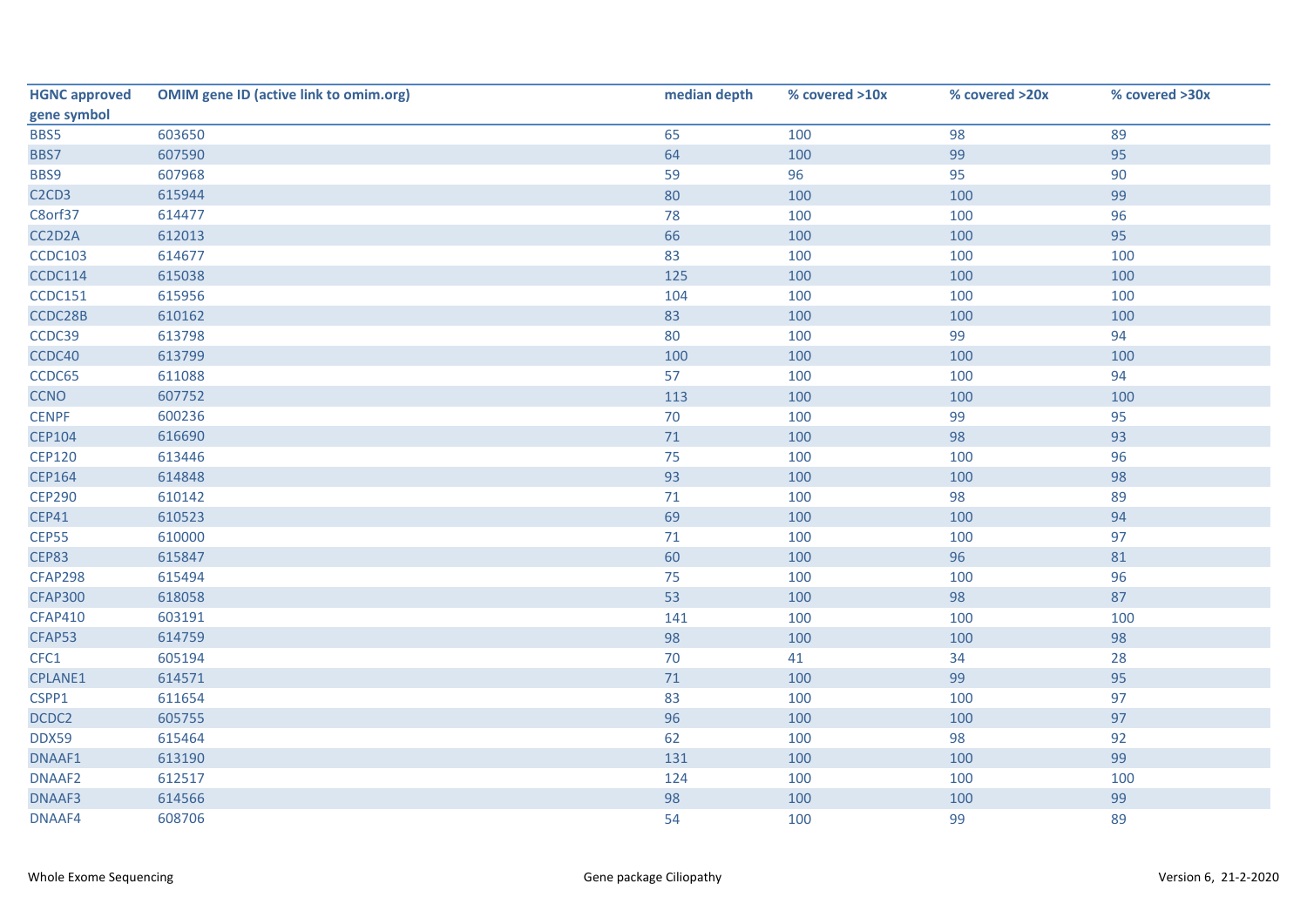| <b>HGNC approved</b> | <b>OMIM gene ID (active link to omim.org)</b> | median depth | % covered >10x | % covered >20x | % covered >30x |
|----------------------|-----------------------------------------------|--------------|----------------|----------------|----------------|
| gene symbol          |                                               |              |                |                |                |
| DNAAF5               | 614864                                        | 104          | 96             | 86             | 79             |
| DNAH1                | 603332                                        | 127          | 100            | 100            | 100            |
| DNAH11               | 603339                                        | 74           | 100            | 100            | 96             |
| DNAH17               | 610063                                        | 94           | 100            | 99             | 96             |
| DNAH5                | 603335                                        | 74           | 100            | 100            | 96             |
| DNAH9                | 603330                                        | 93           | 100            | 100            | 98             |
| DNAI1                | 604366                                        | 91           | 100            | 98             | 97             |
| DNAI2                | 605483                                        | 131          | 100            | 100            | 99             |
| DNAJB13              | 610263                                        | 88           | 100            | 100            | 100            |
| DNAL1                | 610062                                        | 77           | 100            | 100            | 95             |
| DNHD1                | 617277                                        | 117          | 100            | 100            | 100            |
| DRC1                 | 615288                                        | 81           | 100            | 100            | 98             |
| DYNC2H1              | 603297                                        | 71           | 100            | 99             | 91             |
| DYNC2LI1             | 617083                                        | 53           | 100            | 100            | 91             |
| <b>EVC</b>           | 604831                                        | 98           | 96             | 94             | 94             |
| EVC <sub>2</sub>     | 607261                                        | 87           | 100            | 99             | 95             |
| EXOC8                | 615283                                        | 118          | 100            | 100            | 100            |
| <b>FAM149B1</b>      | 618413                                        | 61           | 100            | 93             | 83             |
| FOXJ1                | 602291                                        | 116          | 100            | 100            | 100            |
| <b>FUZ</b>           | 610622                                        | 109          | 100            | 100            | 100            |
| GAS2L2               | 611398                                        | 154          | 100            | 100            | 100            |
| GAS8                 | 605178                                        | 85           | 99             | 97             | 93             |
| GDF1                 | 602880                                        | 69           | 100            | 93             | 81             |
| GLIS2                | 608539                                        | 117          | 100            | 100            | 100            |
| <b>HYDIN</b>         | 610812                                        | 46           | 82             | 69             | 57             |
| HYLS1                | 610693                                        | 74           | 100            | 100            | 100            |
| <b>IFT122</b>        | 606045                                        | 111          | 100            | 100            | 99             |
| <b>IFT140</b>        | 614620                                        | 113          | 100            | 100            | 98             |
| <b>IFT172</b>        | 607386                                        | 75           | 100            | 100            | 96             |
| IFT27                | 615870                                        | 84           | 100            | 100            | 99             |
| IFT43                | 614068                                        | 75           | 100            | 100            | 100            |
| IFT52                | 617094                                        | 50           | 100            | 99             | 91             |
| IFT80                | 611177                                        | 62           | 100            | 98             | 87             |
| IFT81                | 605489                                        | 47           | 99             | 94             | 82             |
| <b>INPP5E</b>        | 613037                                        | 113          | 100            | 100            | 97             |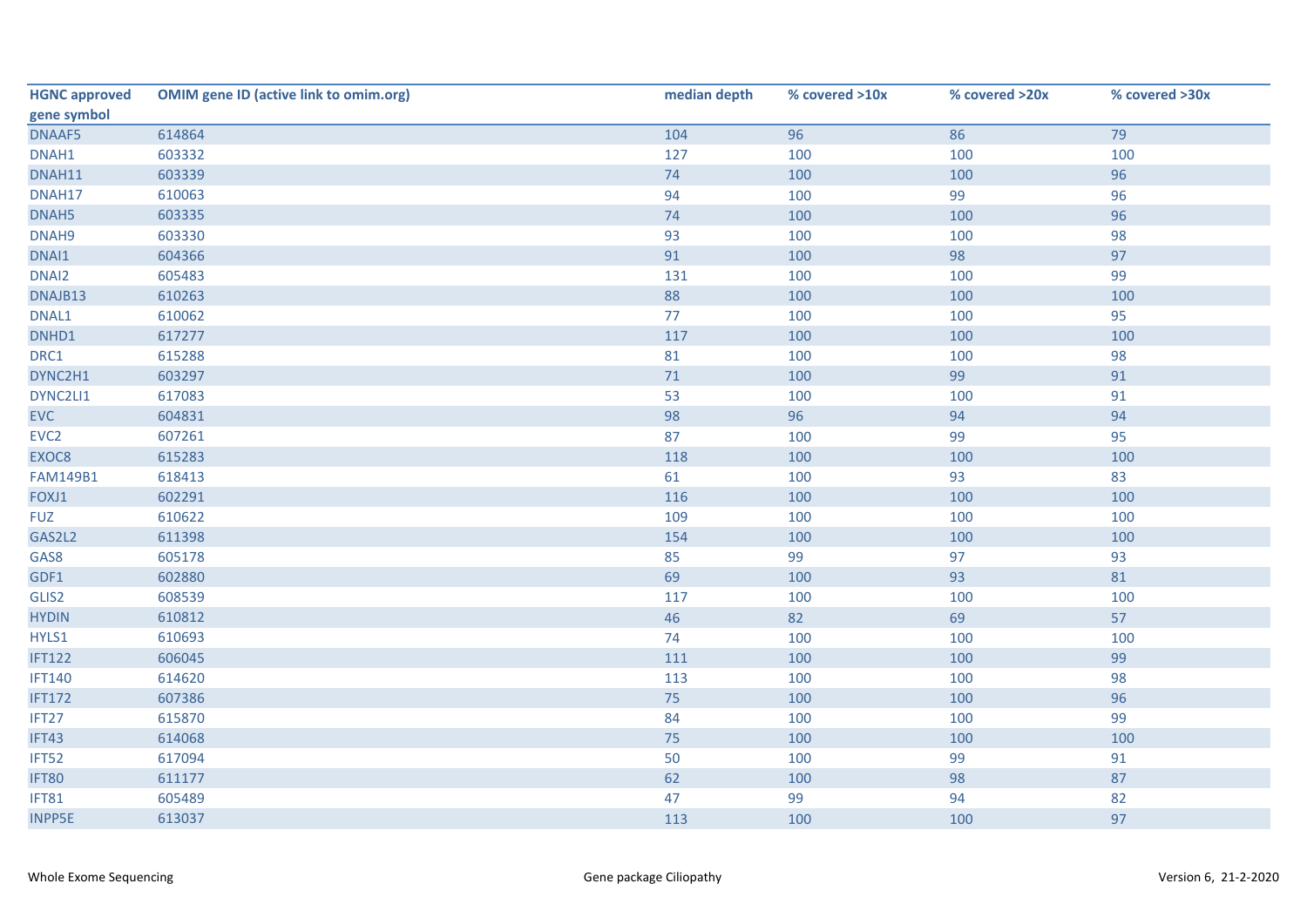| <b>HGNC approved</b> | <b>OMIM gene ID (active link to omim.org)</b> | median depth | % covered >10x | % covered >20x | % covered >30x |
|----------------------|-----------------------------------------------|--------------|----------------|----------------|----------------|
| gene symbol          |                                               |              |                |                |                |
| <b>INTU</b>          | 610621                                        | 59           | 100            | 99             | 92             |
| <b>INVS</b>          | 243305                                        | 81           | 100            | 100            | 97             |
| IQCB1                | 609237                                        | 54           | 100            | 94             | 78             |
| KCTD3                | 613272                                        | 61           | 100            | 100            | 96             |
| <b>KIAA0556</b>      | 616650                                        | 97           | 100            | 99             | 97             |
| <b>KIAA0586</b>      | 610178                                        | 72           | 100            | 98             | 94             |
| <b>KIAA0753</b>      | 617112                                        | 52           | 100            | 98             | 91             |
| KIF14                | 611279                                        | 74           | 100            | 99             | 91             |
| KIF7                 | 611254                                        | 107          | 98             | 96             | 93             |
| LCA5                 | 611408                                        | 74           | 100            | 100            | 99             |
| LEFTY2               | 601877                                        | 144          | 100            | 100            | 99             |
| LRRC56               | 618227                                        | 118          | 100            | 100            | 98             |
| LRRC6                | 614930                                        | 79           | 100            | 99             | 93             |
| LZTFL1               | 606568                                        | 79           | 100            | 100            | 93             |
| MAPKBP1              | 616786                                        | 108          | 100            | 100            | 98             |
| <b>MCIDAS</b>        | 614086                                        | 97           | 100            | 100            | 92             |
| <b>MKKS</b>          | 604896                                        | 80           | 100            | 100            | 100            |
| MKS1                 | 609883                                        | 117          | 100            | 100            | 99             |
| <b>MMP21</b>         | 608416                                        | 81           | 100            | 96             | 88             |
| NCAPG2               | 608532                                        | 51           | 100            | 94             | 79             |
| NEK1                 | 604588                                        | 56           | 100            | 98             | 89             |
| NEK8                 | 609799                                        | 132          | 100            | 100            | 100            |
| NME8                 | 607421                                        | 65           | 100            | 100            | 93             |
| <b>NODAL</b>         | 601265                                        | 119          | 100            | 100            | 100            |
| NPHP1                | 607100                                        | 58           | 100            | 98             | 88             |
| NPHP3                | 608002                                        | 66           | 100            | 99             | 94             |
| NPHP4                | 607215                                        | 110          | 100            | 100            | 100            |
| <b>OCRL</b>          | 300535                                        | 43           | 100            | 95             | 80             |
| OFD1                 | 300170                                        | 43           | 100            | 95             | 75             |
| PDE6D                | 602676                                        | 86           | 100            | 100            | 100            |
| PIBF1                | 607532                                        | 42           | 100            | 93             | 72             |
| PIH1D3               | 300933                                        | 40           | 100            | 92             | 66             |
| PIK3C2A              | 603601                                        | 53           | 100            | 98             | 91             |
| PKD1                 | 601313                                        | 93           | 97             | 95             | 90             |
| PKD <sub>2</sub>     | 173910                                        | 62           | 100            | 97             | 89             |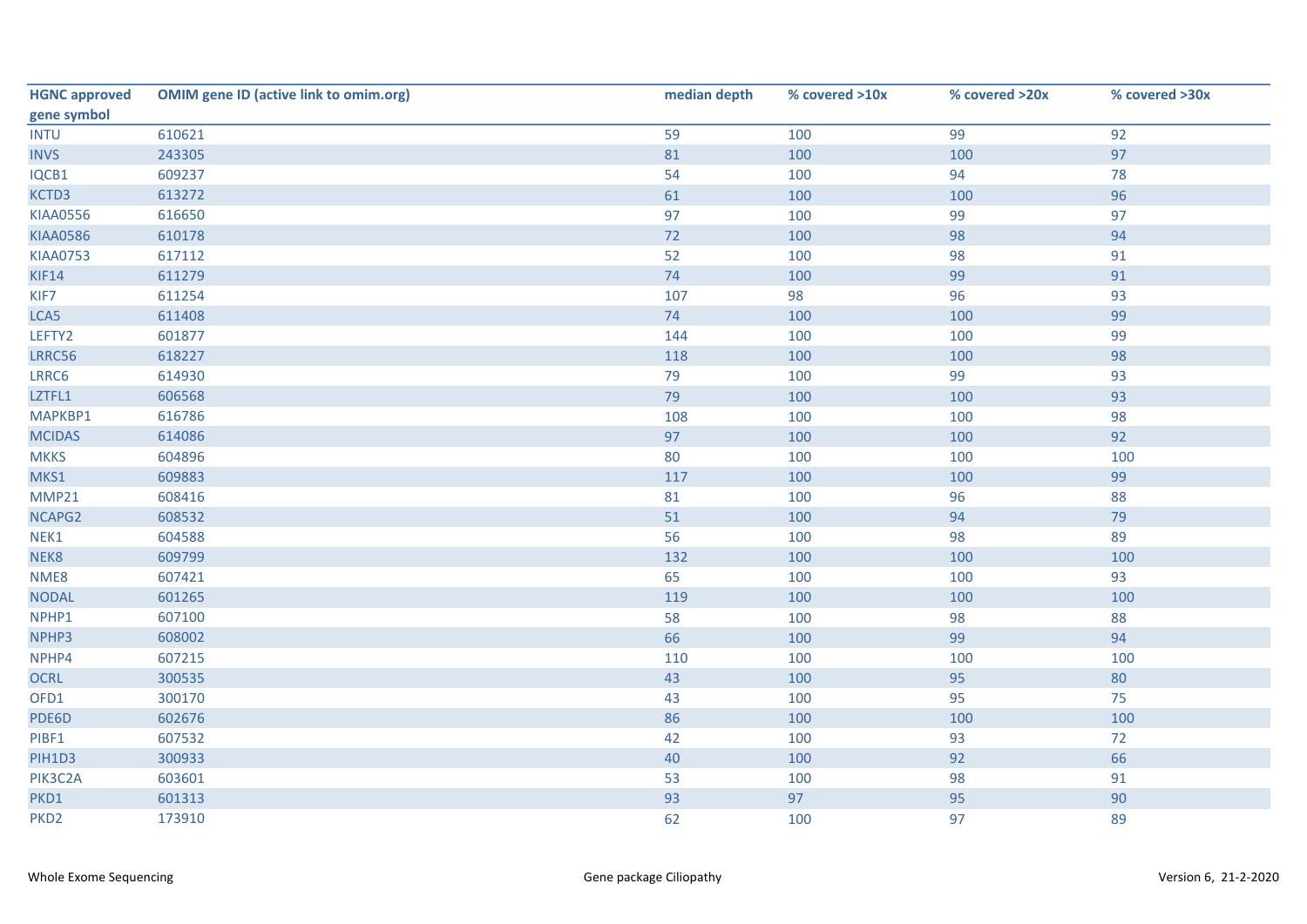| <b>HGNC approved</b> | <b>OMIM gene ID (active link to omim.org)</b> | median depth | % covered >10x | % covered >20x | % covered >30x |
|----------------------|-----------------------------------------------|--------------|----------------|----------------|----------------|
| gene symbol          |                                               |              |                |                |                |
| PKHD1                | 606702                                        | 82           | 100            | 100            | 98             |
| POC1A                | 614783                                        | 90           | 100            | 100            | 100            |
| RPGRIP1              | 605446                                        | 88           | 100            | 100            | 96             |
| RPGRIP1L             | 610937                                        | 60           | 98             | 96             | 89             |
| RSPH1                | 609314                                        | 80           | 100            | 100            | 95             |
| RSPH3                | 615876                                        | 89           | 100            | 99             | 94             |
| RSPH4A               | 612647                                        | 100          | 100            | 100            | 100            |
| RSPH9                | 612648                                        | 125          | 100            | 100            | 100            |
| SCLT1                | 611399                                        | 51           | 100            | 97             | 87             |
| SDCCAG8              | 613524                                        | 92           | 100            | 100            | 96             |
| SPAG1                | 603395                                        | 64           | 100            | 99             | 91             |
| SPATA7               | 609868                                        | 62           | 100            | 99             | 94             |
| <b>SUFU</b>          | 607035                                        | 104          | 100            | 100            | 100            |
| <b>TBC1D32</b>       | 615867                                        | 61           | 100            | 98             | 90             |
| TCTEX1D2             | 617353                                        | 89           | 100            | 100            | 93             |
| TCTN1                | 609863                                        | 94           | 100            | 100            | 98             |
| TCTN2                | 613846                                        | 84           | 100            | 100            | 97             |
| TCTN3                | 613847                                        | 66           | 100            | 100            | 97             |
| <b>TMEM107</b>       | 616183                                        | 100          | 100            | 100            | 94             |
| <b>TMEM138</b>       | 614459                                        | 54           | 100            | 100            | 100            |
| <b>TMEM216</b>       | 613277                                        | 87           | 100            | 100            | 95             |
| <b>TMEM231</b>       | 614949                                        | 96           | 100            | 95             | 90             |
| <b>TMEM237</b>       | 614423                                        | 57           | 100            | 98             | 87             |
| <b>TMEM260</b>       | 617449                                        | 58           | 100            | 98             | 93             |
| TMEM67               | 609884                                        | 77           | 100            | 100            | 94             |
| TRAF3IP1             | 607380                                        | 55           | 100            | 97             | 86             |
| <b>TRIM32</b>        | 602290                                        | 107          | 100            | 100            | 100            |
| TTBK2                | 611695                                        | 74           | 100            | 100            | 99             |
| TTC21B               | 612014                                        | 75           | 100            | 99             | 94             |
| TTC <sub>25</sub>    | 617095                                        | 71           | 100            | 99             | 97             |
| <b>TTC26</b>         | 617453                                        | 55           | 100            | 99             | 93             |
| TTC8                 | 608132                                        | 66           | 100            | 100            | 93             |
| TULP1                | 602280                                        | 108          | 100            | 100            | 100            |
| <b>WDPCP</b>         | 613580                                        | 72           | 100            | 99             | 93             |
| <b>WDR19</b>         | 608151                                        | 71           | 100            | 100            | 97             |